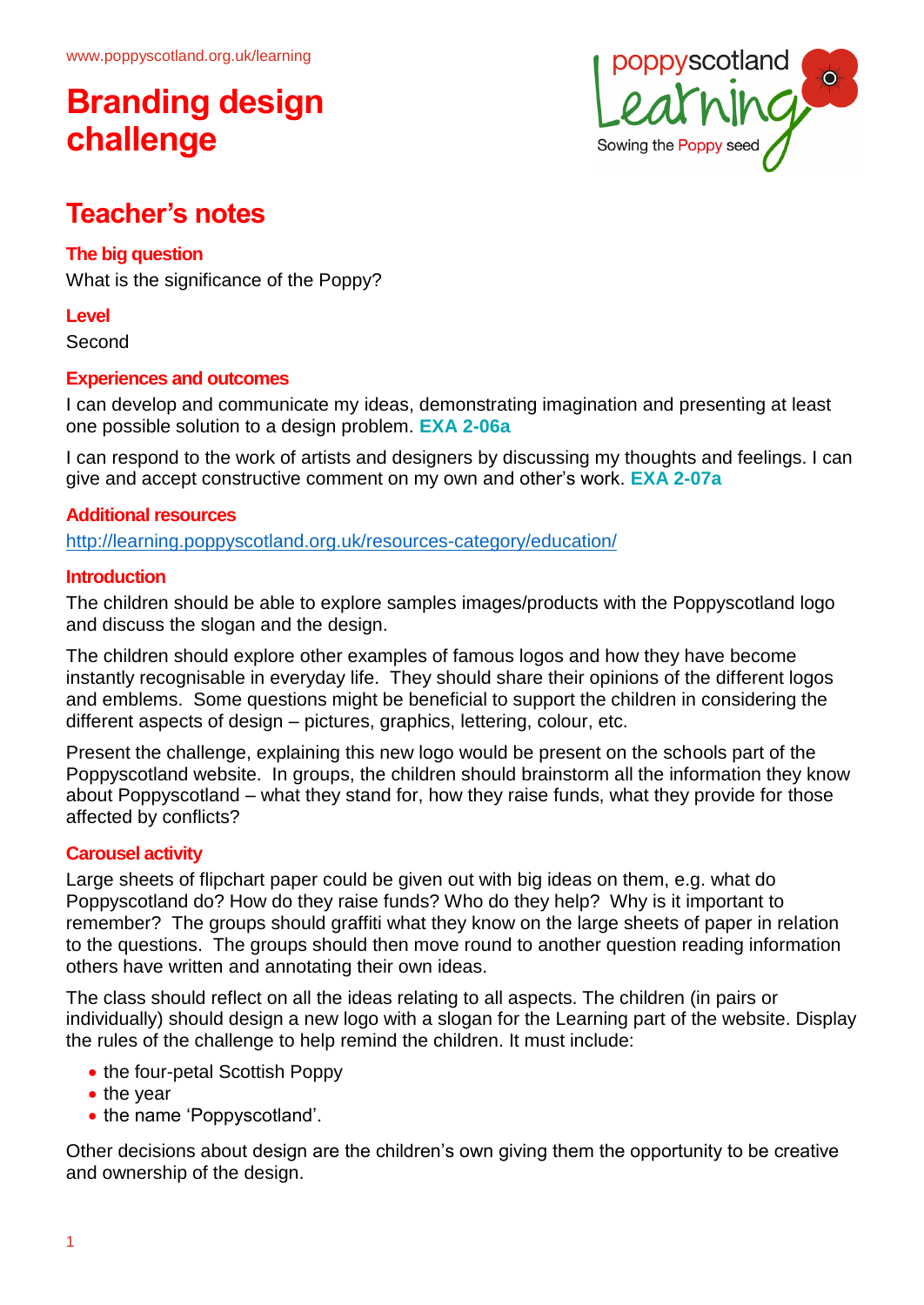# **Branding design challenge**



If the class would like to select a favourite this could be incorporated but all the designs should form part of the class display.

# **Your challenge**

You will have noticed that Poppyscotland have a very recognisable brand on everything they use from their website to the collecting tins and advertising. This lets everyone know it is Poppyscotland they are donating to or purchasing from.

What do companies and businesses think about when designing a logo to represent them? Do they think about:

- Pictures/graphics?
- Lettering and fonts?
- Colours and layout?
- Who might see their logo and where?

If Poppyscotland were to have a new logo for the schools part of the website which may be used by children and teachers from all over Scotland, what might it look like? Could you be the designer?

Your finished designs will form part of a display at your Remembrance Assembly.

#### **Rules**

- The logo must include the four-petal Scottish poppy and the year. It may also incorporate the name Poppyscotland. Other than this, the content of the graphics, colours and lettering are up to you.
- Remember the logo is there to let people on the site know they are on the school's section.
- A logo can be simple but still effective.

#### **Timescale**

- Up to 15 minutes sharing time with a partner or planning/sketching ideas.
- Up to 1 hour to complete the design.

#### **Learning intention**

I am learning to respond to art work of others and to develop and communicate my ideas through my art work.

### **Success criteria**

I will work within a given criteria to create a logo relevant to what I have learned about Poppyscotland.